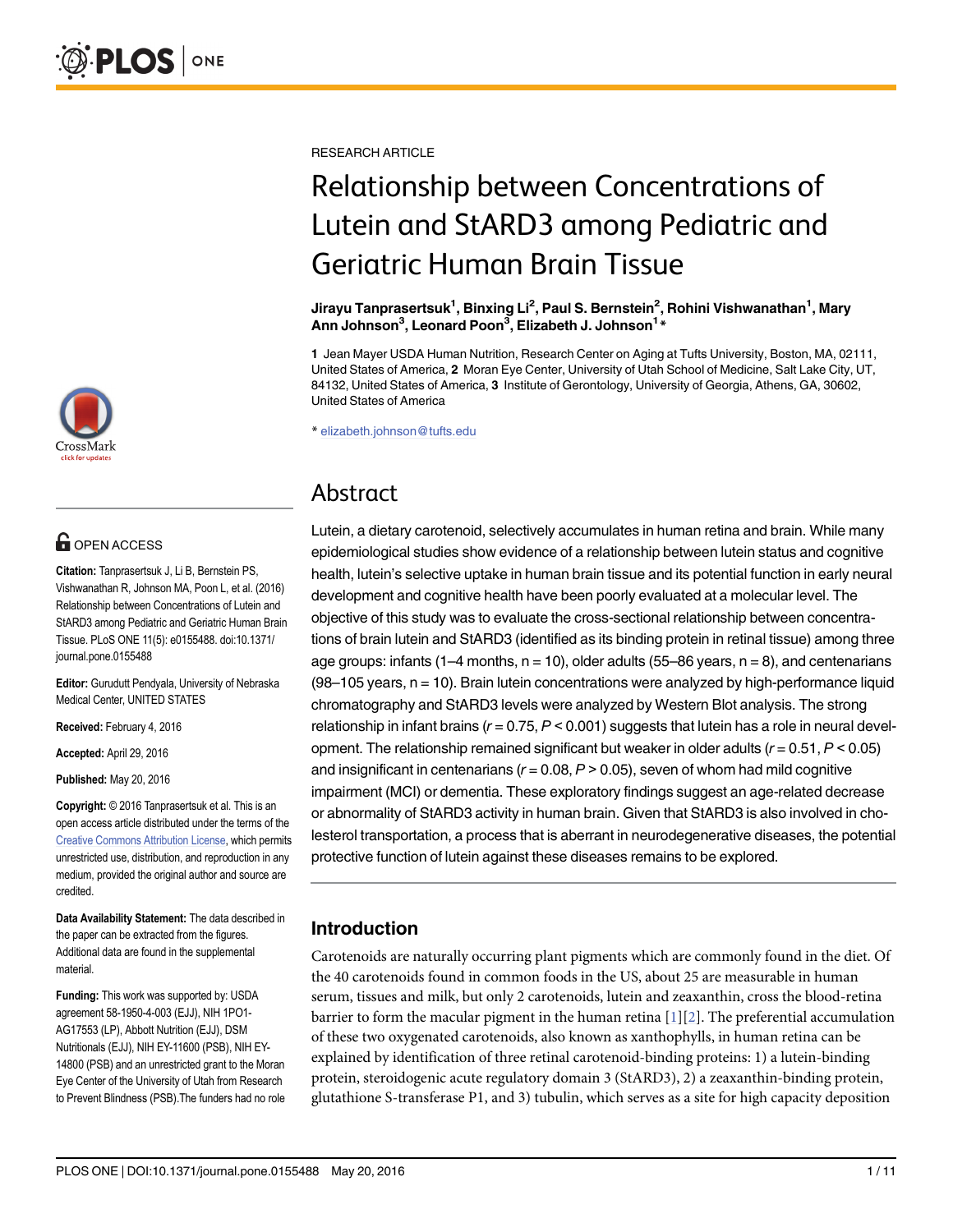<span id="page-1-0"></span>ONE **PLOS** I

in study design, data collection and analysis, decision to publish, or preparation of the manuscript.

Competing Interests: The authors have declared that no competing interests exist.

Abbreviations: BMI, body mass index; FC, frontal cortex; Hipp, hippocampus; MCI, mild cognitive impairment; OC, occipital cortex; StARD3, steroidogenic acute regulatory domain 3; TC, temporal cortex.

of carotenoids in retina with less specificity than the other two binding proteins [\[3](#page-9-0)–[5\]](#page-9-0). StARD3, previously known as MLN64, was first identified in malignant breast cancer [[6\]](#page-9-0). King et al. found that StARD3 was also produced in glia and neurons in specific regions of human brain [[7](#page-9-0)]. StARD3 is an integral membrane protein which resides in late endosome and lysosome organelles and is proposed to be involved in intracellular lipid (e.g. cholesterol) trafficking. This may be important in relation to cognitive function given that aberrations of cholesterol transport in brain are often linked to processes of aging and onset of neurodegenerative disorders including Alzheimer's disease [[8](#page-9-0)].

Similar to the retina, lutein is also the predominant carotenoid in human brain tissue in early and late life [[9](#page-9-0)–[11](#page-10-0)]. While it accounts for 31% of total brain carotenoids in adults [[10](#page-9-0)], lutein accounts for approximately 59% of total brain carotenoids in infants even with a brief exposure to a diet typically low in lutein [\[9\]](#page-9-0). We have reported that lutein and zeaxanthin in the macula are highly correlated with their concentrations in the brain [\[11\]](#page-10-0)[[12](#page-10-0)]. Thus, macular pigment density likely reflects lutein and zeaxanthin brain concentrations. This may explain the epidemiological evidence of significant relationships between macular pigment density and cognitive health in three cross-sectional studies  $[13-15]$  $[13-15]$  $[13-15]$  $[13-15]$ . We have also reported that among the carotenoids, brain concentrations of lutein from autopsy specimens in older adults were most consistently related to pre-mortem measures of global cognition [[10](#page-9-0)].

In order to better understand a possible role of lutein in cognitive function throughout the lifespan, a better biochemical understanding of the selective uptake of lutein in human brain tissue is needed. Therefore, the objective of this study is to evaluate the cross-sectional relationship between the concentration of lutein and StARD3 in brain tissue from infant, older adult and very old adult decedents.

# Materials and Methods

#### **Subjects**

Voluntarily donated brain tissues from decedents from three age groups were studied: infants (1–4 months), older adults (55–86 years), and centenarians (98–105 years). Samples came from a subset of three studies previously published, and their characteristics have been previously described  $[9-11]$  $[9-11]$  $[9-11]$  $[9-11]$  $[9-11]$  and were obtained from the National Institute of Child Health & Human Development Brain & Tissue Bank for Developmental Disorders, University of Maryland (infants) (<http://medscholl.umaryland.edu/btbank/>), the National Disease Research Interchange, National Resource Center (older adults) and the Georgia Centenarian Study (centenarians). Tissues were obtained from various regions of the brain, which included hippocampus (Hipp), temporal (TC), frontal (FC), and occipital (OC) cortices. It is noteworthy that these regions of the brain are associated with memory (Hipp), auditory perception (TC), executive function (FC), and vision (OC). A total of seventeen tissues were obtained from infant decedents. Both FC and Hipp tissues were available from seven infant decedents, while three infant decedents provided only FC tissue. For older adults, each of eight decedents provided one OC tissue and one Hipp tissue, hence a total of sixteen tissues. Each of five centenarians provided both FC and TC tissues, while only FC tissue was acquired from four centenarians and only TC tissue from one centenarian. Tissues were identified using a unique numerical identifier which obscured the identity of the decedent. Tissues ( $\sim$ 0.5 g) were stored at -70°C until analysis for carotenoids.

# Brain Carotenoid Extraction

The brain extraction procedure was adapted from Park et al [\[16](#page-10-0)]. The detailed extraction procedure has been described in the previous publication by Vishwanathan et al  $[12]$  $[12]$  $[12]$ .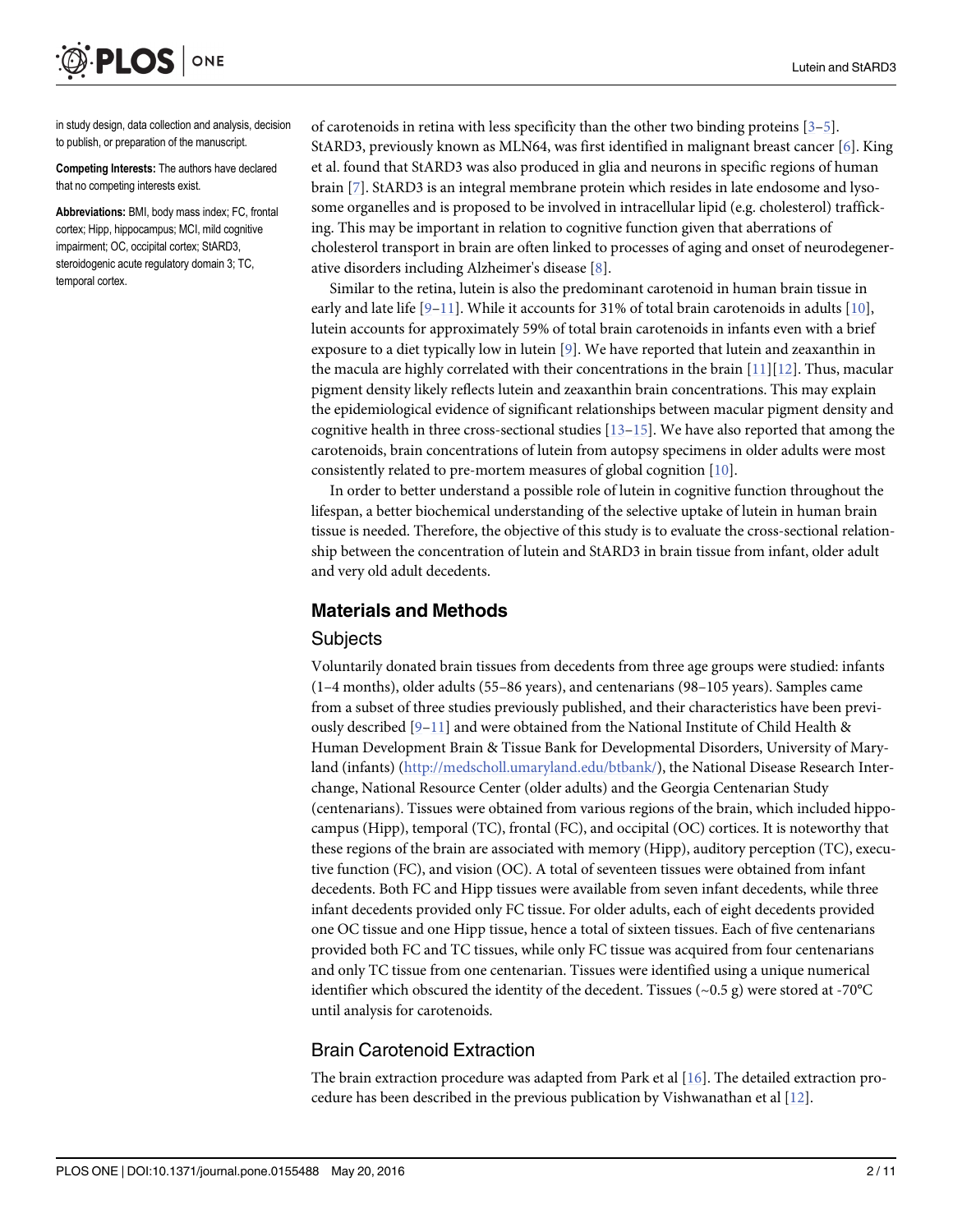# <span id="page-2-0"></span>Carotenoid Analysis by High Performance Liquid Chromatography

Brain extracts were analyzed using reverse-phase high performance liquid chromatography. Twenty microliters of the brain extract were injected onto a C30 carotenoid column (3 μm, 150 × 4.6 mm, YMC, Wilmington, NC). The method was described by Yeum et al. in detail [\[17](#page-10-0)]. The lower limit of detection is 0.2 pmol for carotenoids.

# StARD3 Western Blot Analysis

The brain tissues were homogenized in 10 mM Tris-HCl buffer (pH7.4) containing 0.2 mM PMSF and 10 μg/mL aprotinin to prepare total protein extracts. Proteins were separated on 4–15% gradient SDS–PAGE and transferred to 0.45 μm nitrocellulose membranes using a trans-blot SD semi-dry transfer cell (Bio-Rad, Hercules, CA) at 20 V for 1 h. Nonspecific binding was blocked by immersing the membrane in 5% (w/v) nonfat dried milk in 0.01% (v/v) Tween 20 in TBS for 1 h at room temperature on an orbital shaker. The membranes were rinsed briefly with two changes of TBS and incubated with primary antibody overnight. Primary antibody to StARD3 (rabbit polyclonal antibody, N-62 StAR) was a gift from Professor Walter L. Miller at the University of California—San Francisco, with a 1:5000 dilution ratio. After two changes of wash buffer, the membranes were incubated with goat anti-rabbit IgG (H +L)-HRP conjugate secondary antibody (1:1000) for 2 h at room temperature. To visualize bands, membranes were developed using ECL Plus Western blot detection reagents (Amersham Biosciences, Pittsburgh, PA). Images of western blots were captured by FluorChemQ gel image system, and the intensity of the bands was measured by AlphaView Q (Cell Bioscience  $Inc., CA$ ).

# Statistical Analysis

Given the novelty of this work, no sample size calculations were feasible. Data are expressed as means  $\pm$  SEM. Concentrations of *cis*- and *trans*-lutein were combined to yield total lutein concentrations. Band intensity of StARD3 measured by AlphaView Q (Cell Bioscience Inc., CA) was used to represent level of StARD3 from brain tissues. Differences in age between sexes among each age group were assessed using Wilcoxon rank sum test, while differences in age and body mass index (BMI, kg/m $^2$ ) between older adult decedents and centenarians were assessed using Student's t-test. Differences in concentrations of lutein among the three groups of decedents were evaluated using one-way ANOVA, followed by pairwise comparisons with Bonferroni adjustments. Differences in concentrations of lutein and StARD3 level between two regions of the brain (only decedents with both brain regions) were evaluated using Wilcoxon signed rank test. Differences of StARD3 between brain tissues with and without detectable levels of cis-lutein, as well as differences of lutein between older adult decedents with normal cognitive function and Alzheimer's disease were evaluated using Wilcoxon rank sum test. Pearson's correlation was performed to determine correlation between age and weight or height of infants, between age and BMI of adult decedents, and to determine if either brain lutein concentration and StARD3 level were related to interval between time of death and tissue storage. Pearson's correlation coefficients were also used to determine relationship between brain lutein and StARD3 level. Partial correlation analysis was used in multiple linear regressions. For the infant decedents, the multiple linear regression model included age, sex, and term status and for the older adults variables included age, sex, and presence of Alzheimer's disease as potential confounders of the relationship between lutein and StaRD3. The significance level was set at  $P < 0.05$ . R version 3.1.1 was used for all statistical analysis.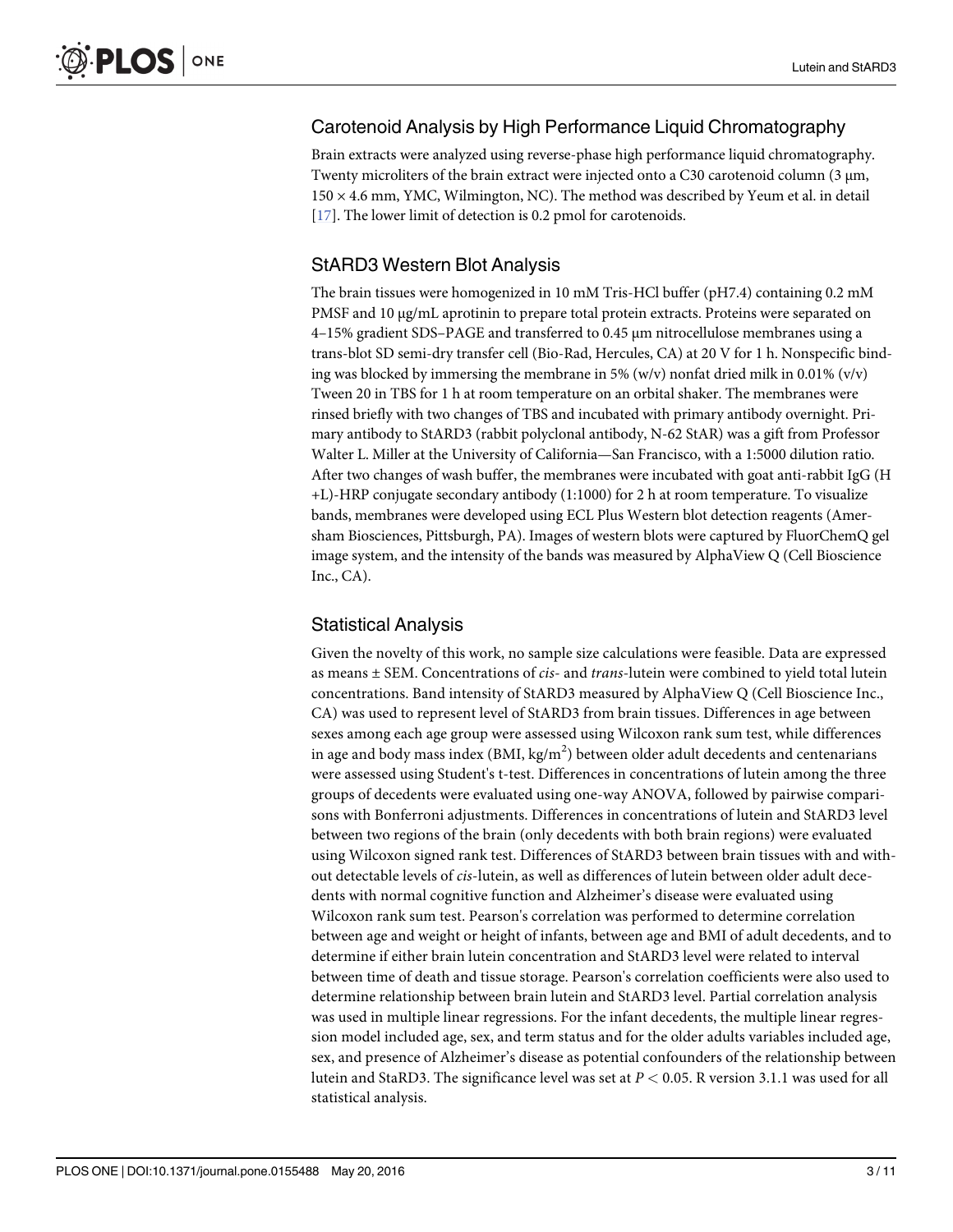# <span id="page-3-0"></span>**Results**

#### Subject Characteristics

[Table 1](#page-4-0) describes the characteristics of the infant and adult decedents. Mean age of infant decedents was 95.6 days. Nine out of ten infant decedents ranged from 86 to 123 days, and one female infant decedent was 31 days at the time of death. There were two preterm infants both with gestational age of 36 weeks. Six out of ten infant decedents were male, and median age of male infants was marginally greater than the median age of female infants ( $P = 0.067$ ). Eight infants were Caucasian, and two infants were African American. An infant who was the oldest at the time of death also had the highest height of 73.7 cm and the highest body weight of 9.5 kg among infant decedents. Height, but not weight, significantly correlated with age in infant decedents ( $P < 0.05$ ). BMI was not calculated for infant decedents. Four infants died of SIDS while the remaining six infants died of various other conditions. ([S1 Table](#page-9-0)). Because brain lutein concentration and StARD3 level were not significantly different between infants who died of SIDS and other causes, data from two groups were combined.

There was a significant difference between mean age of older adults (range from 55 to 86 years) and mean age of centenarians (range from 98 to 105 years) ( $P < 0.0001$ ). Among older adult decedents, the youngest subject also had the lowest BMI (55 yrs, 15.3 kg/m<sup>2</sup>), and the oldest subject also had the highest BMI (86 yrs, 33.7 kg/m<sup>2</sup>). There was a significant correlation between age and BMI ( $P < 0.01$ ). However, there was no significant correlation between age and BMI in centenarians. BMI was not statistically different between older adults and centenarians. Half of the older adults were female, while all of centenarians were female. Mean age of older adult males was not significantly different from mean age of older adult females. Only one older adult subject was Hispanic, while the remaining seven subjects were Caucasian. Three subjects in the older adult group had Alzheimer's disease, while only one centenarian had pre-mortem Global Deterioration Rating Scale higher than 3, which is classified as dementia. The remaining subjects in the centenarian group, three were classified as cognitive intact and six were classified as mildly cognitive impaired. There were no statistically significant differences in brain lutein concentration and StARD3 level between older adult decedents with normal cognitive function and Alzheimer's disease; hence all data were analyzed together. Details of cause of death are available for older adults but not for centenarians ([S2 Table](#page-9-0)). Details of presence of cancer, diabetes, and cardiovascular disease are available for centenarians ([S3 Table](#page-9-0)). There were no significant relationships between post mortem interval (time of death to storage) and either brain lutein concentration or brain StARD3 level in both infants and older adults. Post mortem interval data was not available for centenarians.

# Brain Lutein Concentration

Mean concentrations of trans-lutein in brain tissues from each age group are shown in [Table 2](#page-5-0). Trans-lutein was detected in all brain tissues (range: 3.9 to 132.5 pmol/g in infants, 23.6 to 97.0 pmol/g in older adults, 12.9 to 258.1 pmol/g in centenarians). On the contrary, only five of 17 infant brain tissues, seven of 16 older adults tissues, and four or 15 centenarian tissues had detectable levels of cis-lutein. Both preterm infant decedents in this study had no detectable level of cis-lutein. Among brain tissues with detectable cis-lutein (ranging from 2.4 to 12.9 pmol/g), its concentration accounted for 3–9% of total lutein in infants, 4–10% in older adults, and 4–8% in centenarians (data not shown).

Among the three age groups overall means of *trans*-lutein concentration not sharing a common superscript are significantly different at  $P < 0.05$  (univariate ANOVA with Bonferroni adjustment for multiple comparisons).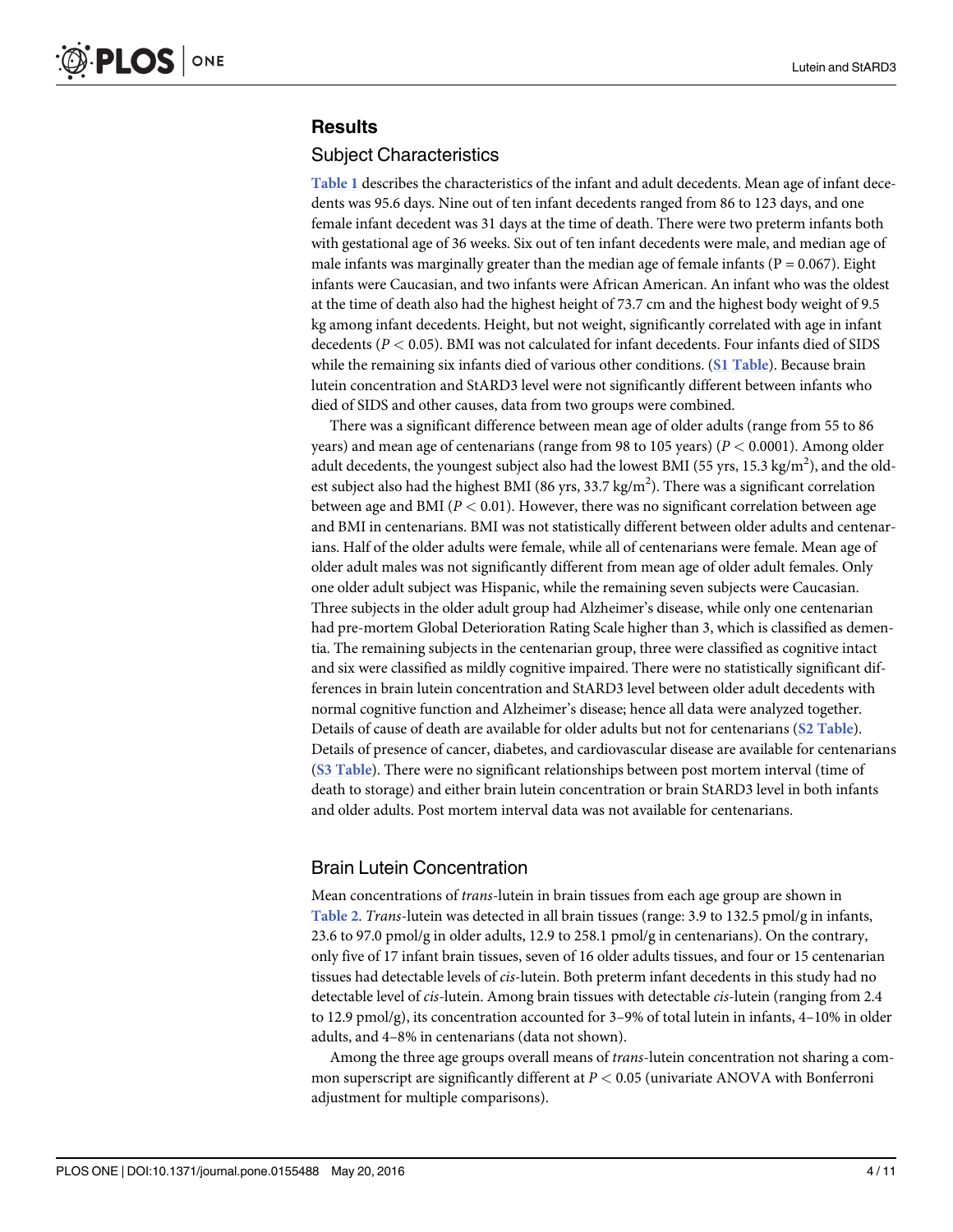#### <span id="page-4-0"></span>[Table 1.](#page-3-0) Subject characteristics<sup>a</sup>.

|                                                          | Infants <sup>b</sup> (n = 10) | Older adults <sup>b</sup> ( $n = 8$ ) | Centenarians <sup>b</sup> (n = 10) |
|----------------------------------------------------------|-------------------------------|---------------------------------------|------------------------------------|
| $Age^c$                                                  |                               |                                       |                                    |
| Mean (SEM)                                               | 95.6(8.0)                     | 76.4 (3.3)                            | 100.2(0.7)                         |
| Median                                                   | 99.0                          | 79.5                                  | 100.0                              |
| Range                                                    | $31 - 123$                    | $55 - 86$                             | $98 - 105$                         |
| Preterm, n (%)                                           | 2 (20%)                       | <b>NA</b>                             | <b>NA</b>                          |
| Sex                                                      |                               |                                       |                                    |
| Females, n (%)                                           | 4 (40%)                       | 4 (50%)                               | 10 (100%)                          |
| Race                                                     |                               |                                       |                                    |
| Caucasian, n (%)                                         | 8 (80%)                       | 7 (87.5%)                             | 8 (80%)                            |
| African American, n (%)                                  | 2(20%)                        | $0(0\%)$                              | 1(10%)                             |
| Hispanic, n (%)                                          | $0(0\%)$                      | 1(12.5%)                              | $0(0\%)$                           |
| Height, cm or m <sup>d</sup>                             |                               |                                       |                                    |
| Mean (SEM)                                               | 6.4(0.4)                      | 1.74(0.02)                            | 1.55(0.02)                         |
| Median                                                   | 6.1                           | 1.73                                  | 1.57                               |
| Range                                                    | $5.4 - 9.5$                   | $1.70 - 1.85$                         | $1.45 - 1.70$                      |
| Weight, kg                                               |                               |                                       |                                    |
| Mean (SEM)                                               | 6.4(0.4)                      | 81.0(5.6)                             | 55.6 (4.5)                         |
| Median                                                   | 6.1                           | 79.4                                  | 51.3                               |
| Range                                                    | $5.4 - 9.5$                   | $52.2 - 97.5$                         | $33.6 - 77.1$                      |
| BMI, kg/m <sup>2</sup>                                   |                               |                                       |                                    |
| Mean (SEM)                                               | <b>NA</b>                     | 26.86 (2.18)                          | 22.75 (1.34)                       |
| Median                                                   |                               | 27.47                                 | 22.84                              |
| Range                                                    |                               | 15.27-33.73                           | 16.01-29.10                        |
| Presence of disease, n (%)                               |                               |                                       |                                    |
| Alzheimer's disease                                      | <b>NA</b>                     | 3(37.5%)                              | <b>ND</b>                          |
| MCI or dementia                                          |                               | <b>ND</b>                             | 7 (70%)                            |
| Other                                                    |                               | <b>ND</b>                             | 9(90%)                             |
| <b>Cause of death</b>                                    |                               |                                       |                                    |
| SIDS, n (%)                                              | 4 (40%)                       | <b>NA</b>                             | <b>NA</b>                          |
| Others, $n$ $%$                                          | 6(60%)                        | 8 (100%)                              |                                    |
| Time interval between death and tissue collection, hours |                               |                                       |                                    |
| Mean (SEM)                                               | 16.8(1.6)                     | 13.9(2.4)                             | <b>ND</b>                          |
| Median                                                   | 17.5                          | 11.0                                  |                                    |
| Range                                                    | $9 - 23$                      | $7 - 24$                              |                                    |
| Brain tissue sample, n                                   | $17$                          | 16                                    | 15                                 |
| Frontal cortex                                           | 10                            | $\pmb{0}$                             | 9                                  |
| Temporal cortex                                          | 0                             | 0                                     | 6                                  |
| Occipital cortex                                         | $\pmb{0}$                     | 8                                     | $\pmb{0}$                          |
| Hippocampus                                              | $\boldsymbol{7}$              | 8                                     | 0                                  |

NA = not applicable

ND = no data available

<sup>a</sup>See **[S1](#page-9-0)-[S3](#page-9-0)** Tables for more information

<sup>b</sup>One infant, one older adult, and one centenarian had no data for height and weight. One centenarian had no data for race.

<sup>c</sup>Age in days for infants, in years for older adults

<sup>d</sup>Height in centimeters for infants, in meters for older adults

doi:10.1371/journal.pone.0155488.t001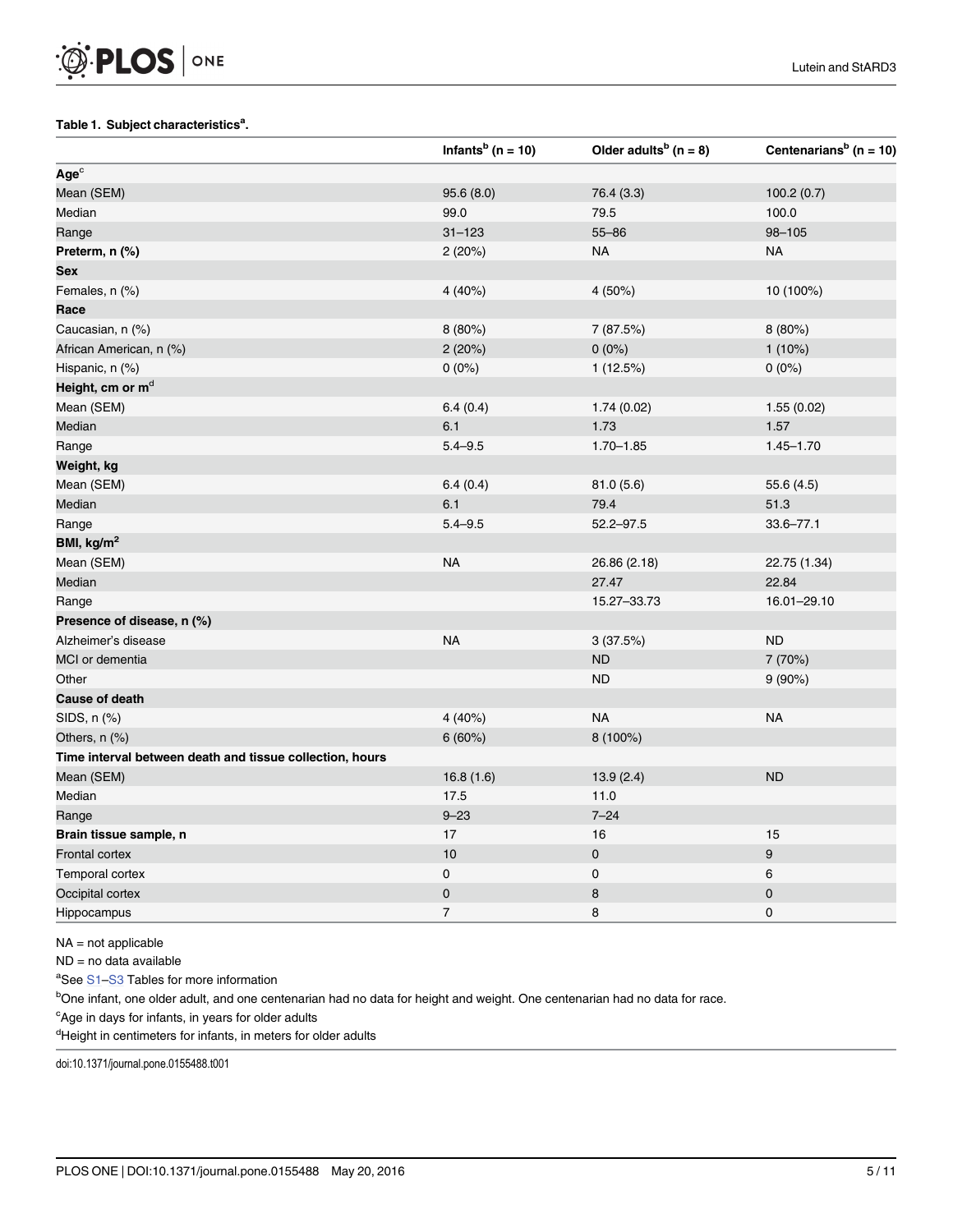<span id="page-5-0"></span>

| Group        | <b>Brain region</b> | trans-lutein (pmol/g) | P value* | <b>StARD3 band intensity</b> | P value* |
|--------------|---------------------|-----------------------|----------|------------------------------|----------|
| Infants      | $FC (n = 10)$       | 52.3 7± 14.95         | 0.938    | 7521.64 ± 1190.22            | 0.938    |
|              | Hipp $(n = 7)$      | $31.93 \pm 6.27$      |          | 6460.07 ± 1192.44            |          |
|              | Overall $(n = 17)$  | $43.95 \pm 9.53$      |          | 7084.52 ± 839.85             |          |
| Older adults | $OC (n = 8)$        | $71.33 \pm 7.36$      | 0.039    | 2212.25 ± 352.89             |          |
|              | Hipp $(n = 8)$      | $53.87 \pm 6.27$      |          | $1908.13 \pm 339.80$         |          |
|              | Overall $(n = 16)$  | $62.61 \pm 5.18$      |          | $2060.19 \pm 239.87$         |          |
| Centenarians | $FC (n = 9)$        | $99.84 \pm 23.57$     | 0.625    | 8457.32 ± 805.98             | 0.125    |
|              | $TC (n = 6)$        | $94.48 \pm 36.74$     |          | 10887.65 ± 1695.23           |          |
|              | Overall $(n = 15)$  | $97.70 \pm 19.59$     |          | $9429.45 \pm 857.04$         |          |

[Table 2.](#page-3-0) Mean (±SEM) brain concentration of trans-lutein and StARD3 band intensity of infants, older adults, and centenarians.

\* Significant difference between two regions of brain within each subject group. Wilcoxon signed-rank test was applied for only samples available from the same subject.

doi:10.1371/journal.pone.0155488.t002

In the evaluation of each brain region separately, there were no significant differences between concentration of trans-lutein in FC and Hipp in infants, as well as between FC and TC in centenarians. However, the concentration of trans-lutein in OC was significantly greater than that in Hipp in older adults ( $Table 2, P < 0.05$ ). Although there were no differences observed in concentrations of trans-lutein in Hipp between infants and older adults, and in FC between infants and centenarians, the mean lutein concentration of all brain tissues in centenarians was significantly greater compared to the mean concentration in infants ( $P < 0.05$ ), and the mean value for older adults tissues was not significantly different from the these two groups. The same observation was also true for total lutein concentrations.

#### Brain StARD3 Level

Level of StARD3 protein in brain tissue was reported as the intensity of the bands in western blot analysis (Table 2). There was no significant difference between StARD3 band intensity between FC and Hipp in infants, between OC and Hipp in older adults, and between FC and TC in centenarians. It is noteworthy that compared to infant brain tissues with non-detectable level of cis-lutein, infant tissues with detectable level of cis-lutein had significantly higher level of StARD3 ( $P < 0.05$ ) (data not shown). There was no such significant difference in older adults and centenarians. Due to the nature of western blot analysis (separate runs were performed), the intensity of bands cannot be compared among subject groups.

# Relationship between Brain Lutein Concentration and StARD3 Level

The correlations between brain lutein concentrations in the brain and StARD3 level were analyzed in each age group. Trans-lutein concentration in the brain of infant decedents was highly significantly related to StARD3 band intensity ( $r = 0.74$ ,  $P < 0.001$ ) ([Fig 1A](#page-6-0)). When looked at separately for each region of the brain, the relationship was significant in FC ( $r = 0.82$ ,  $P < 0.01$ ) but not in the Hipp, perhaps due to the fewer samples from this region. *Cis*-lutein also significantly correlated with StARD3 in all infant brain tissues ([Fig 1B](#page-6-0),  $r = 0.83$ ,  $P < 0.05$ ) and in FC alone ( $r = 0.83$ ,  $P < 0.01$ ), and the significance of this correlation improved in all infant brain tissues when data points with undetectable level of cis-lutein were excluded  $(r = 0.79, P < 0.001)$ . The correlation and significance of this relationship were also higher when both *cis* and *trans* isomers were combined ([Fig 1C](#page-6-0),  $r = 0.75$ ,  $P < 0.001$ ) than when evaluating trans-lutein alone. The relationship between total lutein and StARD3 remained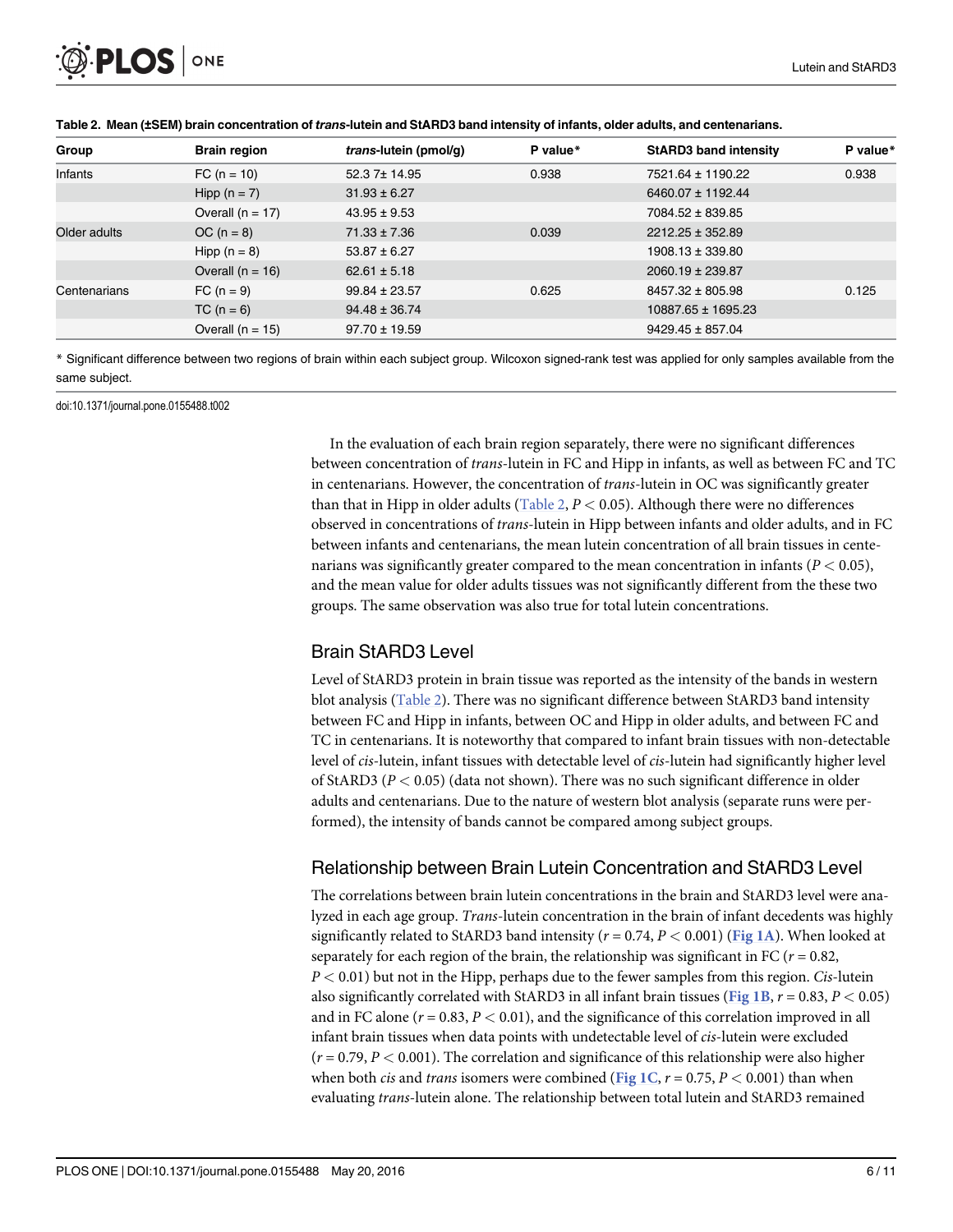<span id="page-6-0"></span>



[Fig 1.](#page-5-0) The relationship between trans (A), cis (B) and total (trans+cis) (C) lutein (pmol/g) and StARD3 (band intensity) in pediatric (1–4 months) decedents  $(n = 10)$ . Tissues were from the frontal cortex  $(n = 10)$  and hippocampus  $(n = 7)$ .

doi:10.1371/journal.pone.0155488.g001

statistically significant in all infant brain tissues after adjusting for covariate age and sex  $(P < 0.001)$ , and also age, sex, and term status (preterm/full term)  $(P < 0.001)$ .

In older adults, bivariate analysis showed a marginally significant relationship between brain trans-lutein concentration and StARD3 level ( $r = 0.49$ ,  $P = 0.053$ ) (Fig 2A). However, the relationships between StARD3 and *cis*-lutein alone (Fig 2B,  $r = 0.57$ ,  $P < 0.05$ ), and between StARD3 and total lutein (Fig 2C,  $r = 0.51$ ,  $P < 0.05$ ) were both significant. Data from OC or Hipp alone showed no significant relationship between lutein and StARD3. This was likely due to the low number of samples. Furthermore, the relationship between total lutein and StARD3 remained statistically significant after adjusting for presence of Alzheimer's disease ( $r = 0.64$ ,  $P < 0.05$ ), and also after adjusting for covariates age, sex, and presence of Alzheimer's disease  $(r = 0.60, P < 0.05)$ . No significant relationships with StARD3 were found in centenarians for



Fig 2. The relationship between trans (A), cis (B) and total (trans+cis) (C) lutein (pmol/g) and StARD3 (band intensity) in older adult (55–86 yrs) decedents  $(n = 16)$ . Tissues were from the occipital cortex  $(n = 8)$  and hippocampus  $(n = 8)$ .

doi:10.1371/journal.pone.0155488.g002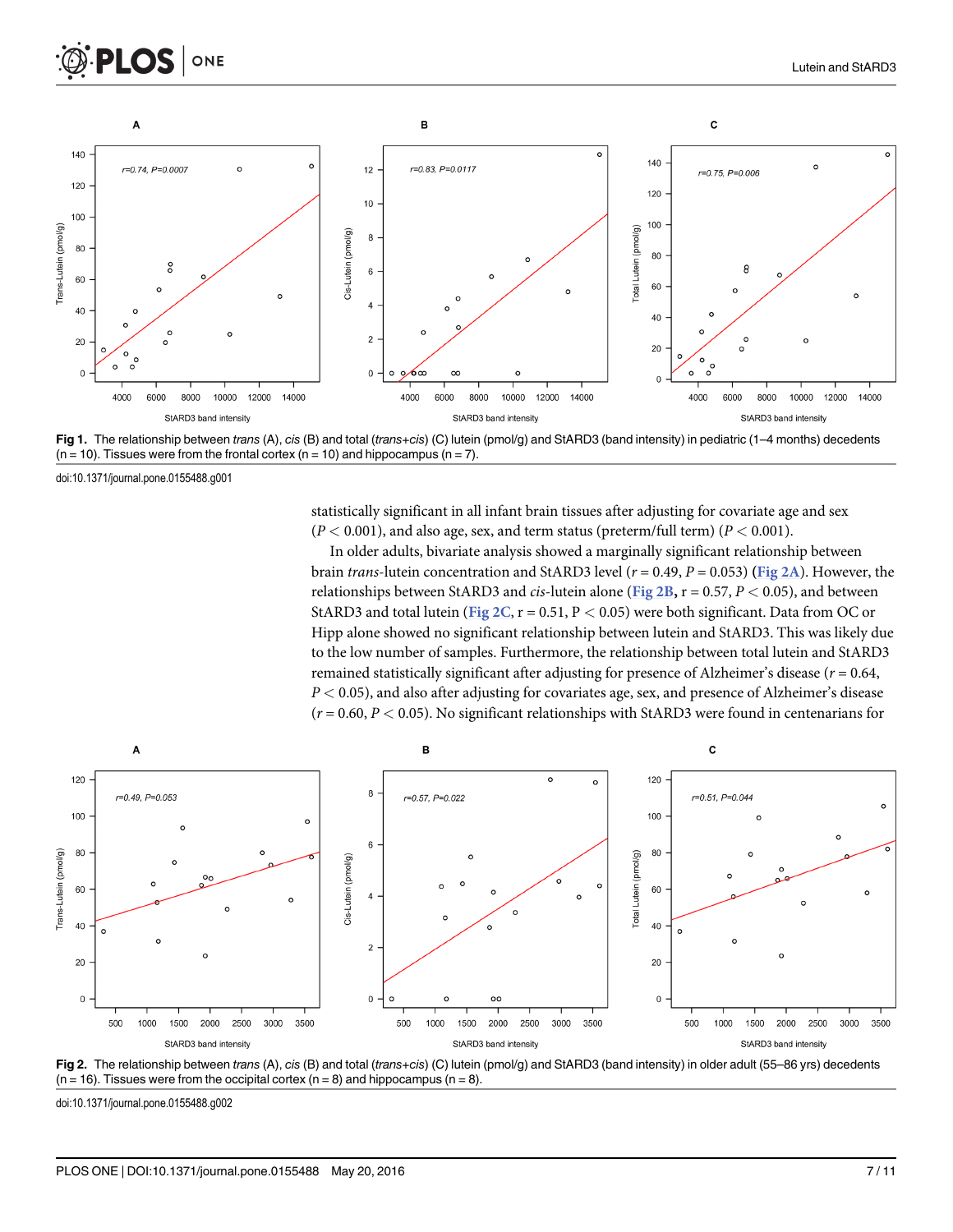<span id="page-7-0"></span>*trans*-lutein, *cis*-lutein or total lutein, (Fig  $3A-3C$ ). Excluding data points with undetectable level of cis-lutein did not improve any relationship.

# **Discussion**

StARD3 has been previously reported to be the specific binding protein for lutein in the retina and likely explains its selective accumulation in the macula  $[5][18]$  $[5][18]$  $[5][18]$  $[5][18]$ . As in the macula, lutein selectively accumulates in human brain tissue in early and later life  $[9-11]$  $[9-11]$  $[9-11]$  $[9-11]$  $[9-11]$ . This present study is the first to report cross-sectional relationships between brain lutein concentration and StARD3 level across the brain of three different age groups. Results from this study suggest that the preferential accumulation of lutein in brain tissue is due to this binding protein, as indicated by the significant relationship between lutein and StARD3 concentrations. However, the strength of the relationship declined with age. The relationship was highly statistically significant in tissues from infants, marginally significant in older adults, and not related in centenarians. In infant decedents, even after adjusting for age, sex, and term status (preterm/full term), the positive correlation between brain lutein and StARD3 remained highly significant. Based on the observation in our previous study that preterm infants had significantly lower concentration of lutein in their brain compared to term infants [[9](#page-9-0)], term status was included in the model as a potential confounder. This strong relationship, along with the preferential accumulation of lutein among the carotenoids in infant brain, even with brief exposure lutein in the diet, suggests that lutein may be important in neural development during early life.

The age-related decrease in the relationship between lutein and StARD3 may imply that there is an age-related decrease/abnormality of StARD3 activity in the human brain. StARD3 is involved in cholesterol transportation [[6\]](#page-9-0), which is an essential process for various functions in neurons including myelination and *de novo* synthesis of steroids. Presence of Alzheimer's disease was included in the model for older adults based on the observation that after adjusting for AD status, the relationship between lutein and StARD3 became significant. Presence of AD is also a potential confounder of this relationship, though this may not reflect the reality, given that roles of lutein and StARD3 in the brain of AD patients are poorly understood. Indeed, three of eight older adults and seven of ten centenarian decedents had mild cognitive





doi:10.1371/journal.pone.0155488.g003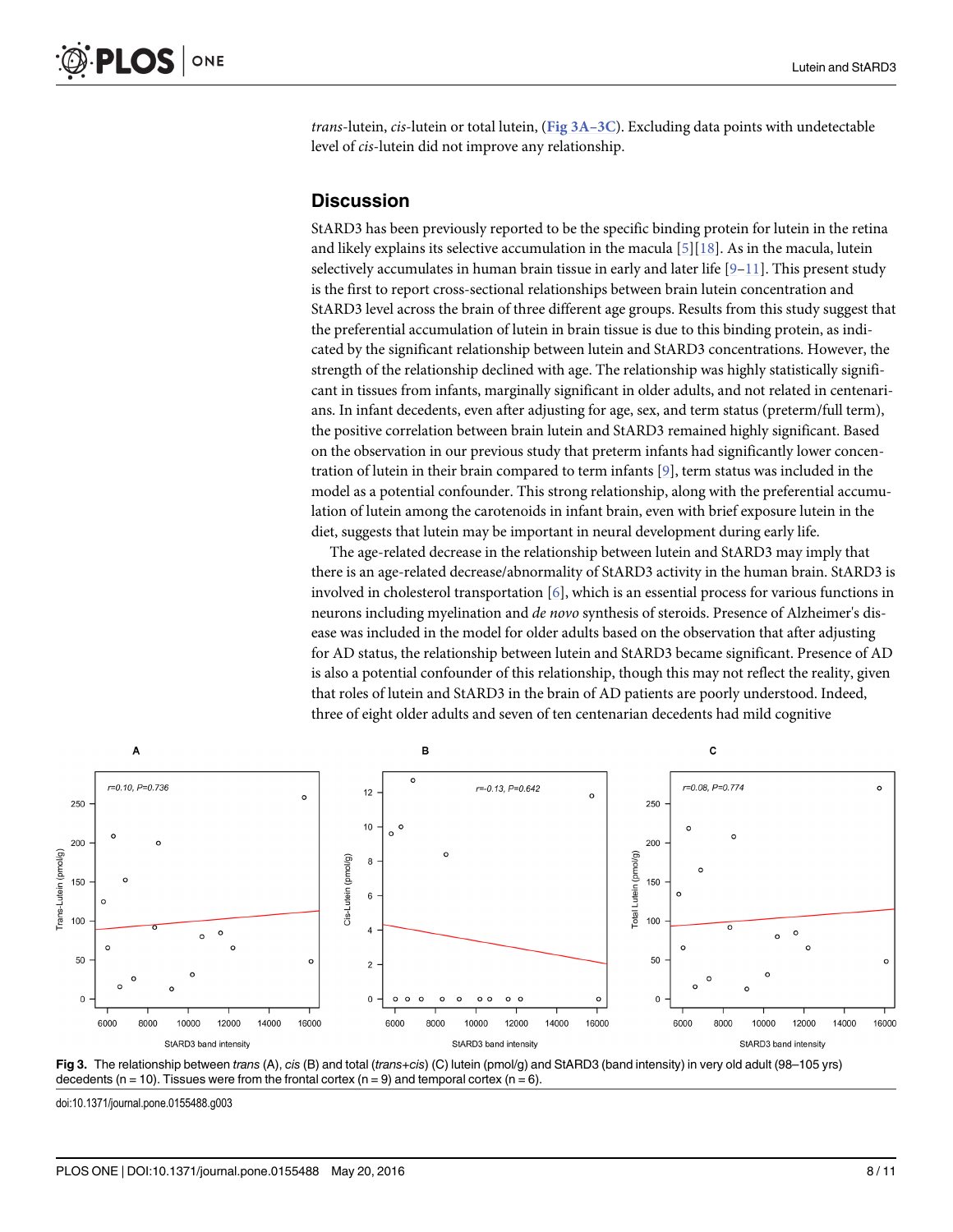<span id="page-8-0"></span>impairment or dementia. Therefore, the neurodegeneration that occurs with aging may explain the decrease in this relationship. In addition, this may also be an example of biological variability, which is more common in human subjects as age increases. Of interest would be to explore this relationship in cognitively intact centenarians to therefore aid in the differentiation between extreme aging and dementia. This would aid in the generalizability of our findings.

Improvement of the correlation with StARD3 when cis- and trans-lutein were combined compared to the *trans* isomer alone, together with a significant relationship between the *cis* isomer with StARD3 in infants and older adults, suggests potential binding of cis-lutein with StARD3. To date, there is no known report of cis-lutein binding activity of StARD3. In human retina, StARD3 has been recognized as a *trans*-lutein binding protein  $[1][5]$  $[1][5]$  $[1][5]$ . However, whether this suggests cis-lutein is important in neural development or cognitive health is still questionable given its very low level in human brain throughout life (4–10% of total carotenoids). Further, there appears to be a selective uptake of the *trans* isomer into the brain given that the *cis*: trans ratio is much lower in brain compared to matched serum [[4\]](#page-9-0). Also, in many brain tissues there was an absence of cis-lutein.

Although the lutein/StARD3 relationship in brain tissue differed across the three age populations, lutein was the predominant carotenoid in all groups. The lower concentration of brain lutein in infants compared to older adults and centenarians is expected given that infants only have a brief exposure  $(<1$  year) to foods rich in lutein compared to the old and oldest adults (>50 years). Nevertheless, it should be noted that the difference is only about two-fold. These findings further support a role for lutein in early neural development.

Although our study presents intriguing data to support a role for lutein in brain function, this present study holds the following limitations: 1) There is no direct evidence that StARD3 is a lutein-binding protein in human brain. However, it is likely to be, given that this protein was detected by the same antibody previously used, and was previously identified as lutein-binding protein in human retina  $[5][18]$  $[5][18]$  $[5][18]$  $[5][18]$ ; 2) Only correlational data was presented. Therefore, it is difficult to determine whether the amount of lutein is determined by the level of StARD3, whether lutein increases level of StARD3 expression, or if StARD3 may even serve as a confounder in a relationship between lutein and other unknown factors; 3) The sample size in each group was small. However, this research was largely exploratory and the literature on lutein in brain tissue is quite new and few. Lutein's relationships with the binding protein throughout the lifespan may direct future work evaluating a role for lutein in cognitive function. 4) Dietary lutein data was not available. Therefore, an examination of the possible impact of diet on these results was not possible. 5) This study assumes StARD3 as the only lutein-binding protein in human brain tissue, while in fact, it may not be. In human retina, although StARD3 binds specifically to lutein, another carotenoid-binding protein tubulin serves as a major deposit site of lutein, zeaxanthin, and meso-zeaxanthin [\[5\]](#page-9-0). This was not investigated in brain tissue.

This present study expands our knowledge of the preferential uptake of lutein in human brain tissue. Given that StARD3 is a specific deposition site of lutein in macula, its presence in the brain may explain the preferential accumulation of lutein in this tissue. Also, given that StARD3 is a membrane-associated protein, and lutein is also found in the membrane [[19](#page-10-0)], lutein may be able to modulate functional properties and structural features of synaptic membrane, as it was shown to enhance gap junction communication between neurons [\[20](#page-10-0)]. As humans cannot synthesize lutein, a better understanding of transportation and uptake of lutein into brain may help us optimize nutritional interventions for early neural development and for people with high risk of neurodegenerative diseases, and to the extent of improving dietary recommendations in general population. Results from this descriptive and exploratory study, warrant further investigation of the molecular mechanisms of brain lutein and its role in neural development and delaying cognitive impairment.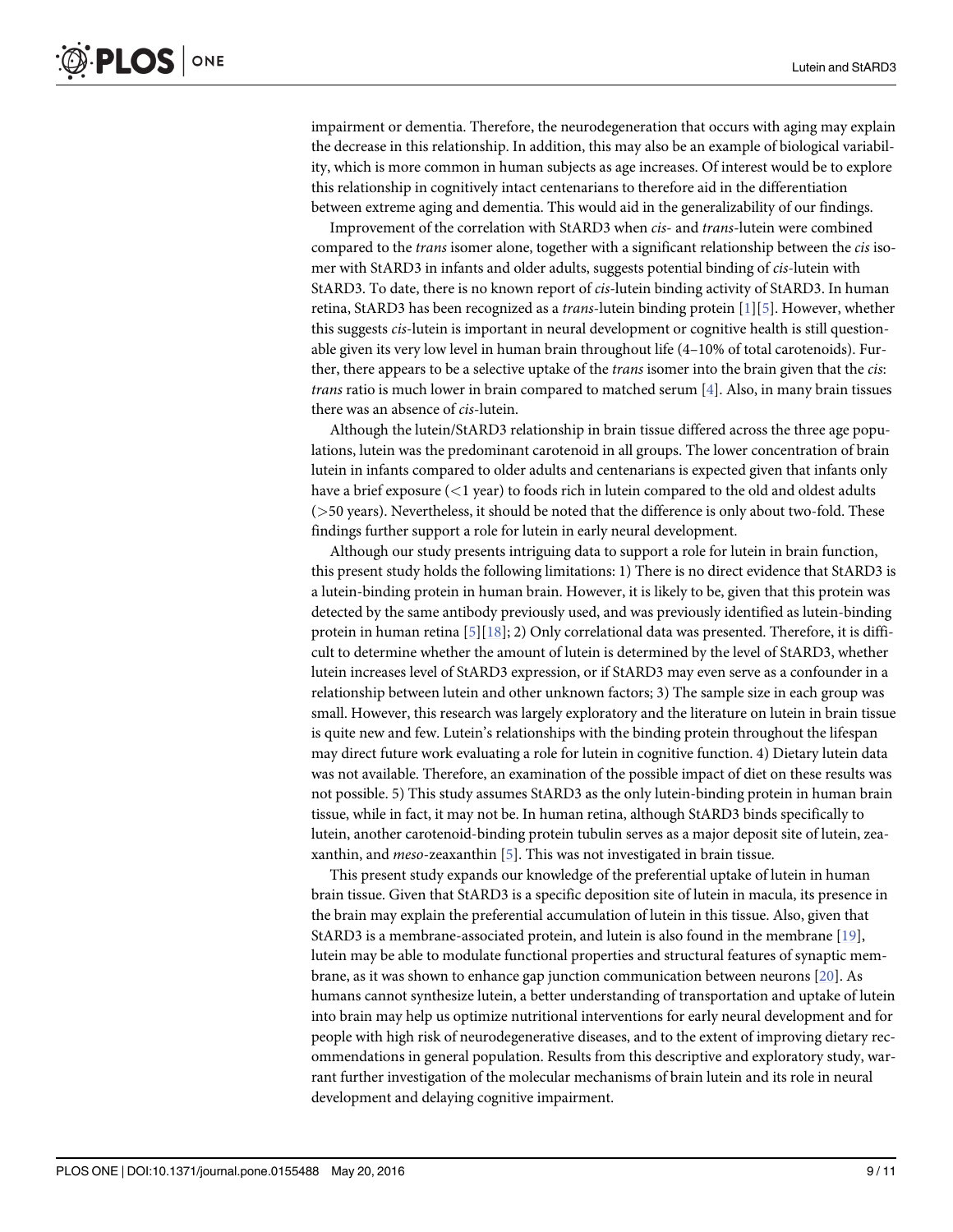# <span id="page-9-0"></span>Supporting Information

[S1 Table](http://www.plosone.org/article/fetchSingleRepresentation.action?uri=info:doi/10.1371/journal.pone.0155488.s001). Characteristics of infants. C: Caucasian; AA: African American; SIDS: sudden infant death syndrome; ND = no data available. (DOCX)

[S2 Table](http://www.plosone.org/article/fetchSingleRepresentation.action?uri=info:doi/10.1371/journal.pone.0155488.s002). Characteristics of older adults. C: Caucasian; ND = no data available; N: normal cognitive function; AD: Alzheimer's Disease; COPD: chronic obstructive pulmonary disease; H: Hispanic; \*Tissue thawed then refrozen before shipment to Tufts. (DOCX)

[S3 Table](http://www.plosone.org/article/fetchSingleRepresentation.action?uri=info:doi/10.1371/journal.pone.0155488.s003). Characteristics of centenarians. CVD: cardiovascular disease; C: Caucasian; AA: African American; ND = no data available. \*Dementia score:  $0 =$  cognitively intact,  $1 =$  mild cognitive impairment, 2 = dementia. (DOCX)

# Acknowledgments

This work was supported by: USDA agreement 58-1950-4-003 (EJJ), NIH 1PO1-AG17553 (LP), Abbott Nutrition (EJJ), DSM Nutritionals (EJJ), NIH EY-11600 (PSB), NIH EY-14800 (PSB) and an unrestricted grant to the Moran Eye Center of the University of Utah from Research to Prevent Blindness (PSB).

#### Author Contributions

Conceived and designed the experiments: EJJ BL PSB. Performed the experiments: EJJ RV BL PSB. Analyzed the data: EJJ JT. Contributed reagents/materials/analysis tools: EJJ BL PSB MAJ LP. Wrote the paper: EJJ JT BL PSB RV MAJ LP.

#### References

- [1.](#page-0-0) Bone RA, Landrum JT, Tarsis SL. Preliminary identification of the human macular pigment. Vision Res. 1985; 25(11):1531–5. PMID: [3832576](http://www.ncbi.nlm.nih.gov/pubmed/3832576)
- [2.](#page-0-0) Bernstein PS, Khachik F, Carvalho LS, Muir GJ, Zhao DY, Katz NB. Identification and quantitation of carotenoids and their metabolites in the tissues of the human eye. Exp Eye Res. 2001 Mar; 72(3):215– 23. PMID: [11180970](http://www.ncbi.nlm.nih.gov/pubmed/11180970)
- [3.](#page-1-0) Bhosale P, Li B, Sharifzadeh M, Gellermann W, Frederick JM, Tsuchida K, et al. Purification and partial characterization of a lutein-binding protein from human retina. Biochemistry (Mosc). 2009 Jun 9; 48 (22):4798–807.
- [4.](#page-8-0) Bhosale P, Bernstein PS. Synergistic effects of zeaxanthin and its binding protein in the prevention of lipid membrane oxidation. Biochim Biophys Acta. 2005 May 30; 1740(2):116–21. PMID: [15949677](http://www.ncbi.nlm.nih.gov/pubmed/15949677)
- [5.](#page-1-0) Li B, Vachali P, Frederick JM, Bernstein PS. Identification of StARD3 as a lutein-binding protein in the macula of the primate retina. Biochemistry (Mosc). 2011 Apr 5; 50(13):2541–9.
- [6.](#page-1-0) Alpy F, Tomasetto C. MLN64 and MENTHO, two mediators of endosomal cholesterol transport. Biochem Soc Trans. 2006 Jun; 34(Pt 3):343–5. PMID: [16709157](http://www.ncbi.nlm.nih.gov/pubmed/16709157)
- [7.](#page-1-0) King SR, Smith AGA, Alpy F, Tomasetto C, Ginsberg SD, Lamb DJ. Characterization of the putative cholesterol transport protein metastatic lymph node 64 in the brain. Neuroscience. 2006; 139(3):1031– 8. PMID: [16549269](http://www.ncbi.nlm.nih.gov/pubmed/16549269)
- [8.](#page-1-0) Vance JE. Dysregulation of cholesterol balance in the brain: contribution to neurodegenerative diseases. Dis Model Mech. 2012 Nov; 5(6):746–55. doi: [10.1242/dmm.010124](http://dx.doi.org/10.1242/dmm.010124) PMID: [23065638](http://www.ncbi.nlm.nih.gov/pubmed/23065638)
- [9.](#page-1-0) Vishwanathan R, Kuchan MJ, Sen S, Johnson EJ. Lutein is the predominant carotenoid in infant brain: Lutein and preterm infants with decreased concentrations of brain carotenoids. J of Ped Gastro & Nutrition. 2014; 59(5):659–65.
- [10.](#page-1-0) Johnson EJ, Vishwanathan R, Johnson MA, Hausman DB, Davey A, Scott TM, et al. Relationship between Serum and Brain Carotenoids, α-Tocopherol, and Retinol Concentrations and Cognitive